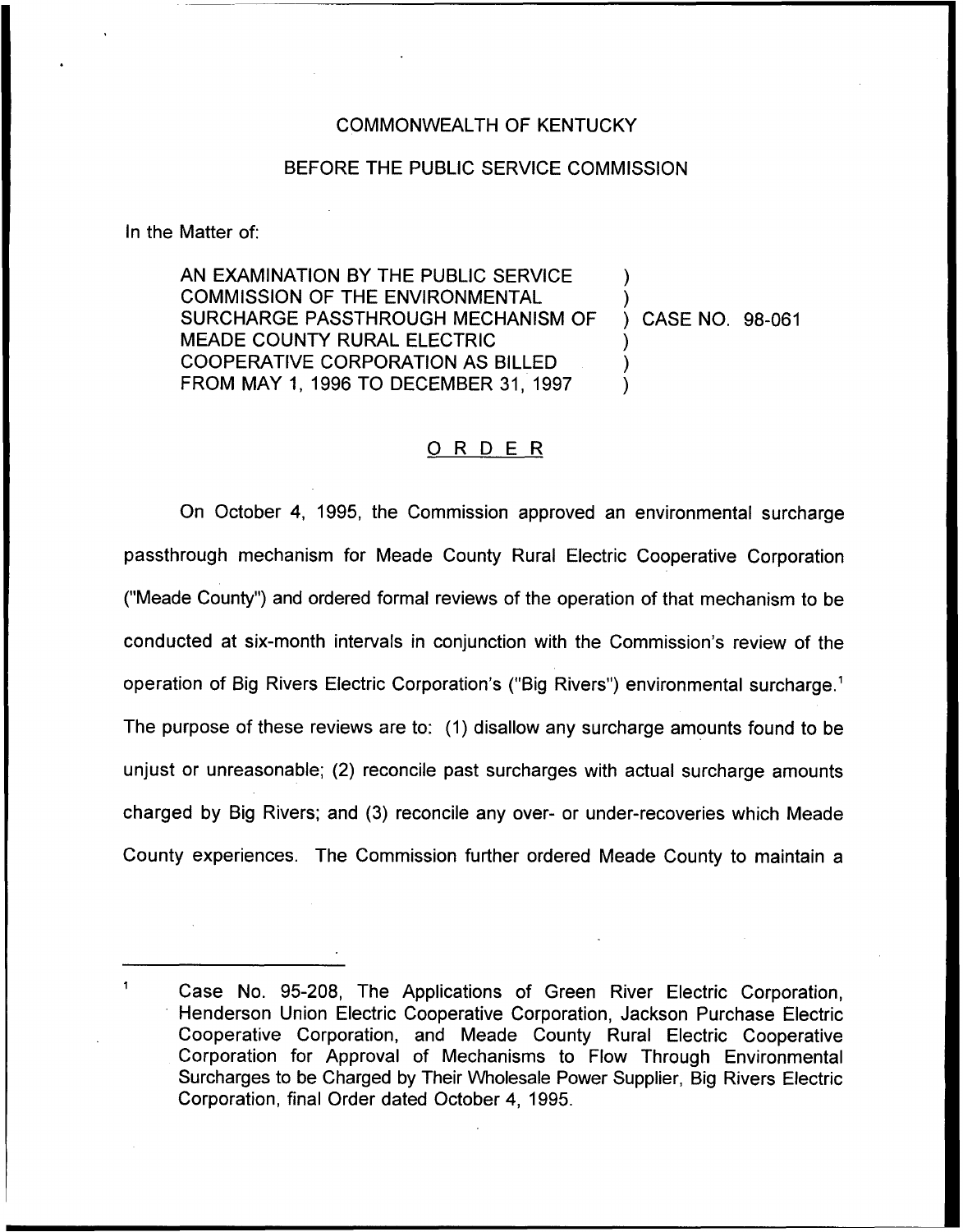record of its over- and under-recoveries for examination during these periodic surcharge review proceedings. $<sup>2</sup>$ </sup>

June 26, 1997, the Commission approved a settlement agreement in Case No. 96-327 $^3$  which provided a comprehensive resolution of all issues related to Big Rivers' surcharge. Under the terms of this settlement, Big Rivers was to refun \$1.6 million of previously collected surcharge revenues to its distribution cooperatives, to return all surcharge charges and credits billed to its distribution 'cooperatives after February 17, 1997, and to discontinue its surcharge. Big Rivers began the surcharge adjustments in July 1997 and completed them in October 1997.<sup>4</sup>

The Commission has previously reviewed the operation of Meade County's environmental surcharge passthrough mechanism as billed for the period December 1, 1995 through April 30, 1996.<sup>5</sup> The Commission finds it necessary to review the mechanism's operation for the period since April 30, 1996. The Commission hereby initiates a review of the operation of Meade County's surcharge passthrough mechanism as billed from May 1, 1996 to December 31, 1997.

 $\overline{2}$ Id. at 4-5; October 26, 1995 Order at 3.

3 Case No. 96-327, An Examination by the Public Service Commission of the Environmental Surcharge Mechanism of Big Rivers Electric Corporation as Billed From October 1, 1995, to March 31, 1996, final Order dated June 26, 1997.

4 Letter from John J. West, Vice President of Finance, Big Rivers Electric Corporation to Helen Helton, Executive Director, Kentucky Public Service Commission, dated November 26, 1997.

5 Case No. 96-331, An Examination by the Public Service Commission of the Environmental Surcharge Passthrough Mechanism of Meade County Rural Electric Cooperative Corporation as Billed From December 1, 1995 to April 30, 1996, final Order dated December 20, 1996.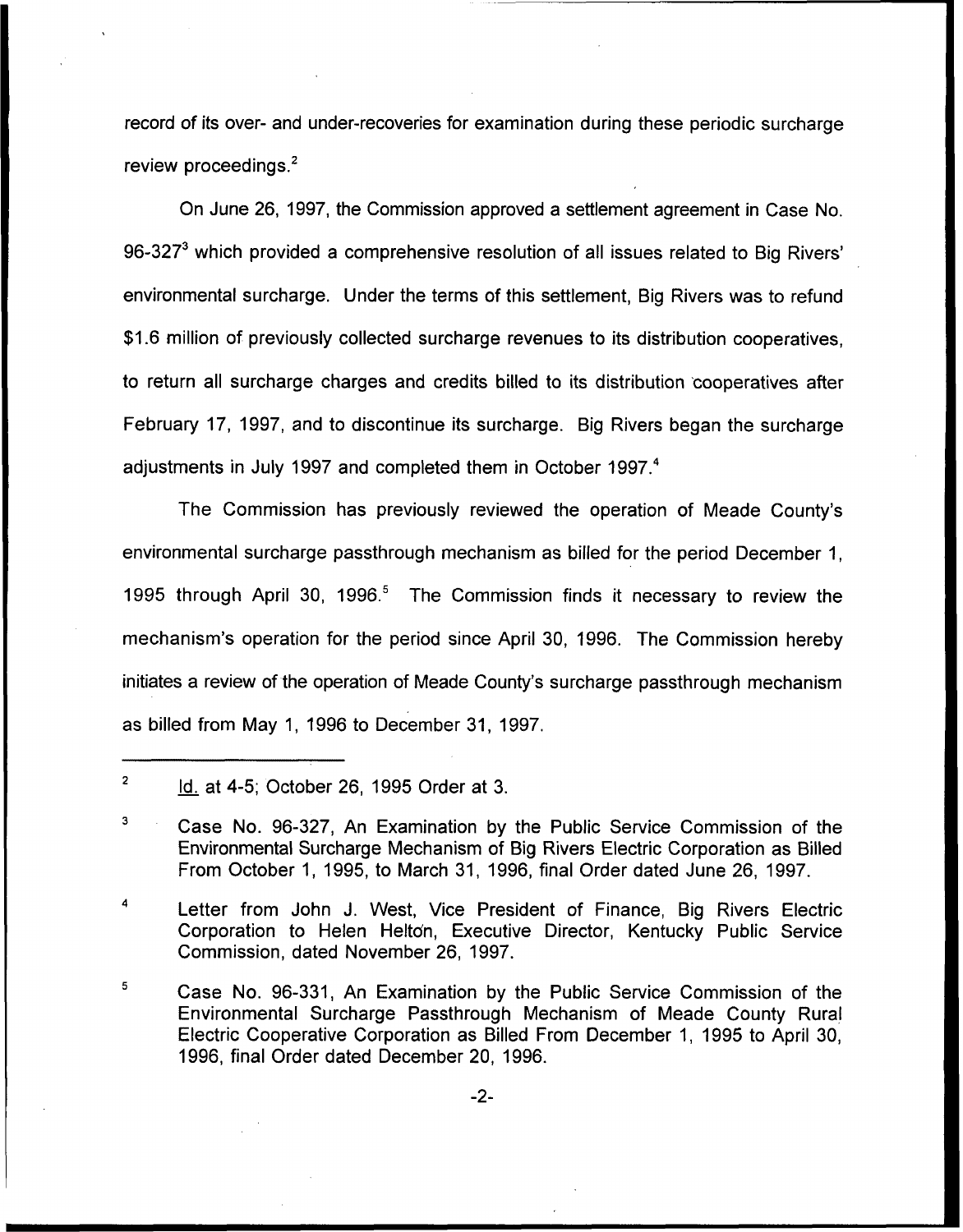IT IS THEREFORE ORDERED that:

1. Within 14 days of the date of this Order, Meade County shall file an original and 10 copies of the following information with the Commission, with copies to all parties of record:

a. "ES Form 2.0, Recap of Billing Factors and Revenue - Non-Dedicated Delivery Customers," as prescribed in Case No. 96-331, with any documentation necessary to support the amounts reported on this schedule.

b. Written testimony on the reasonableness of the operation of its environmental surcharge passthrough mechanism during the review period.

G. A reconciliation of the amounts it has returned to customers under the terms of the Settlement Agreement in Case No. 96-327 with Big Environmental Surcharge Report of November 26, 1997.

2. Meade County's monthly surcharge reports and supporting data for the review period are hereby incorporated by reference into the record of this case.

3. John J. West's letter of November 26, 1997 to Helen Helton and all attachments thereto are hereby incorporated by reference into the record of this case.